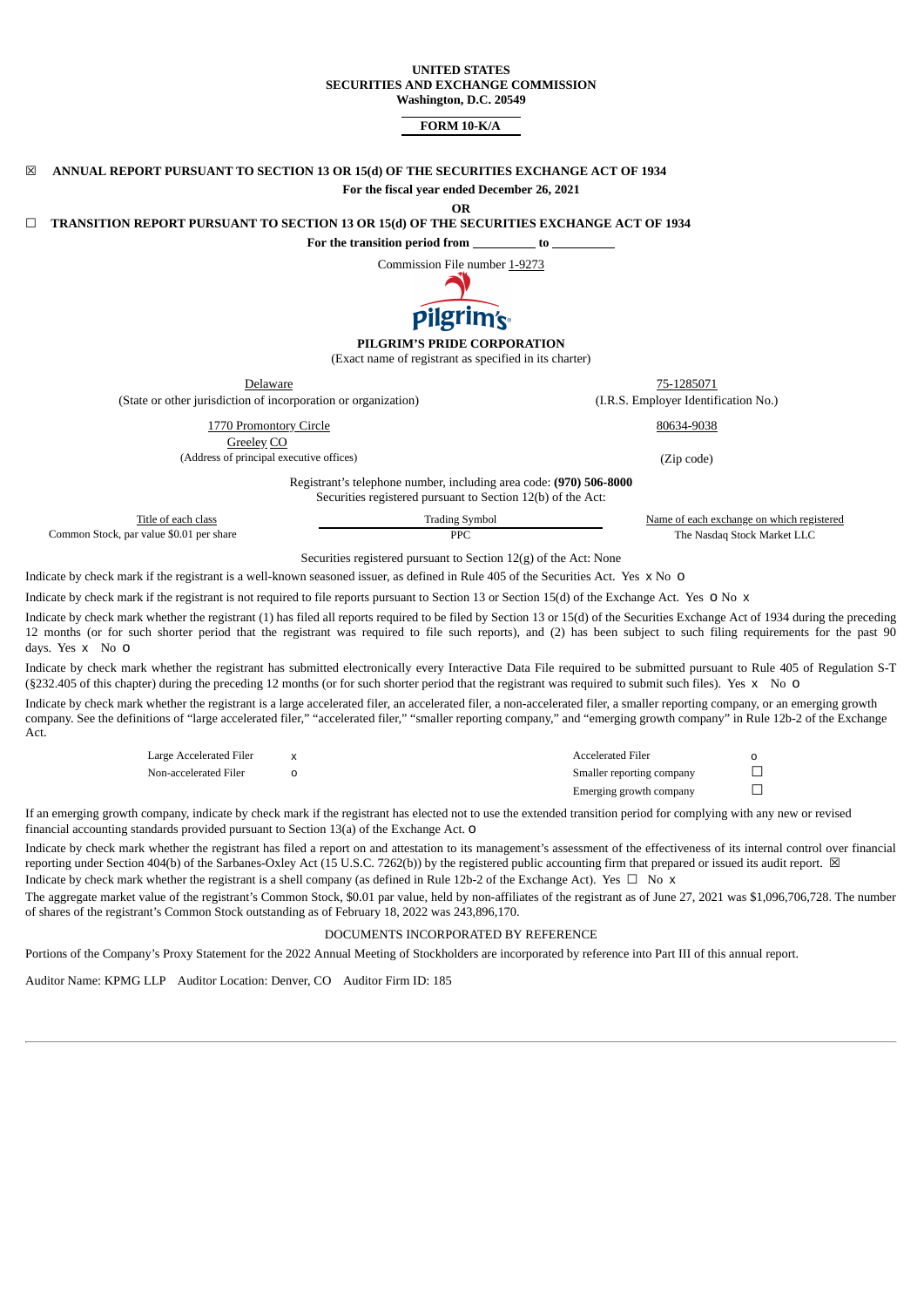### **Explanatory Note**

We are filing this Amendment No. 1 ("Amendment No. 1") to our Annual Report on Form 10-K for the year ended December 26, 2021 (the "Original Form 10-K"), as filed with the Securities and Exchange Commission on February 18, 2022 (the "Original Filing Date"), solely to correct a mathematical error in the content of Item 7A. Quantitative and Qualitative Disclosures about Market Risk that resulted in an incorrect amount reported for feed purchases. An updated Item 7A. Quantitative and Qualitative Disclosures about Market Risk is included below.

Except as described above, no changes have been made to the Original Form 10-K and this Amendment No. 1 does not modify, amend or update in any way any of the financial information contained in Item 8. Financial Statements and Supplementary Data or other information in the Original Form 10-K. This Amendment No. 1 does not reflect events that may have occurred subsequent to the Original Filing Date.

Pursuant to Rule 12b-15 under the Securities Exchange Act of 1934, as amended, this Amendment No. 1 also contains a new certification for our Principal Executive Officer and Principal Financial Officer pursuant to Section 302 of the Sarbanes-Oxley Act of 2002 attached hereto. Because no financial statements have been included in this Amendment No. 1 and this Amendment No. 1 does not contain or amend any disclosure with respect to Items 307 and 308 of Regulation S-K, paragraphs 3, 4, and 5 have been omitted from such certification.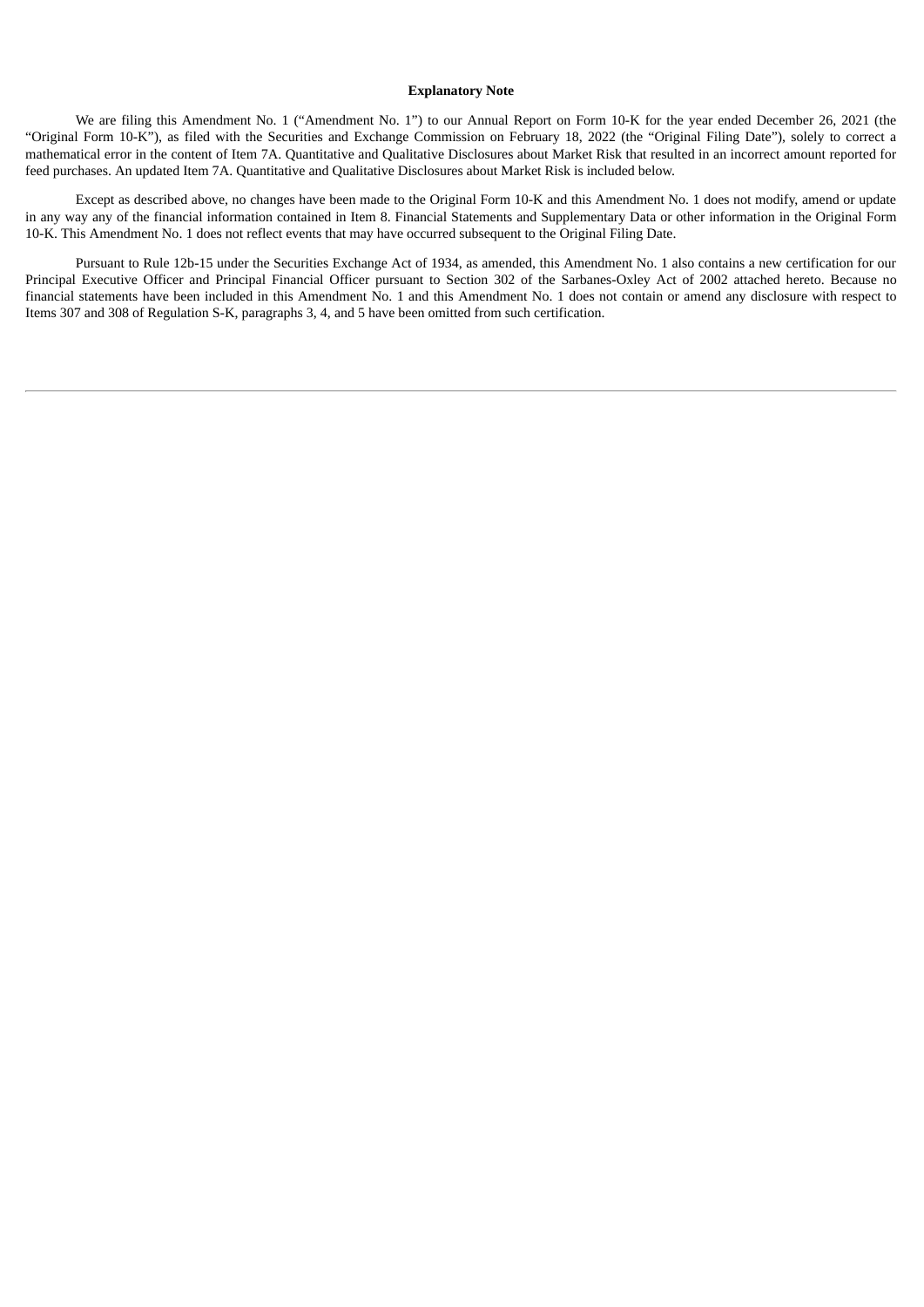### **PART II**

### **Item 7A. Quantitative and Qualitative Disclosures about Market Risk**

#### **Market Risk-Sensitive Instruments and Positions**

The risk inherent in our market risk-sensitive instruments and positions is primarily the potential loss arising from adverse changes in commodity prices, foreign currency exchange rates, interest rates and the credit quality of available-for-sale securities as discussed below. The sensitivity analyses presented do not consider the effects that such adverse changes may have on overall economic activity, nor do they consider additional actions our management may take to mitigate our exposure to such changes. Actual results may differ from those described below.

#### **Commodity Prices**

We purchase certain commodities, primarily corn, soybean meal, soybean oil, and wheat, for use as ingredients in the feed we either sell commercially or consume in our live operations. As a result, our earnings are affected by changes in the price and availability of such feed ingredients. We have from time to time attempted to minimize our exposure to the changing price and availability of such feed ingredients using various techniques, including, but not limited to, (1) executing purchase agreements with suppliers for future physical delivery of feed ingredients at established prices and (2) purchasing or selling derivative financial instruments such as futures and options.

For this sensitivity analysis, market risk is estimated as a hypothetical 10% increase in the weighted-average cost of our primary feed ingredients as of the periods presented. The impact of this fluctuation, if realized, could be mitigated by related commodity hedging activity. However, fluctuations greater than 10% could occur.

|                               | <b>Year Ended December 26, 2021</b> |                |                                                  |
|-------------------------------|-------------------------------------|----------------|--------------------------------------------------|
|                               | Amount                              |                | Impact of 10% Increase in Feed Ingredient Prices |
|                               |                                     | (In thousands) |                                                  |
| Feed purchases <sup>(a)</sup> | 4.101.532                           |                | 410,153                                          |
| Feed inventory <sup>(b)</sup> | 190,161                             |                | 19,016                                           |

(a) Based on our feed consumption, a 10% increase in the price of our feed purchases will increase cost of sales for the year ended December 26, 2021.

(b) A 10% increase in ending feed ingredient prices will increase inventories as of December 26, 2021.

|                                            | <b>December 26, 2021</b> |                                                                                   |  |
|--------------------------------------------|--------------------------|-----------------------------------------------------------------------------------|--|
|                                            | Amount                   | Impact of 10% Increase to the Fair Value of<br><b>Commodity Derivative Assets</b> |  |
|                                            |                          | (In thousands)                                                                    |  |
| Commodity derivative assets <sup>(a)</sup> | 8,678                    | 868                                                                               |  |

(a) We purchase commodity derivative financial instruments, specifically exchange-traded futures and options, in an attempt to mitigate price risk related to our anticipated consumption of commodity inputs for the next 12 months. A 10% increase in corn, soybean meal, soybean oil and wheat prices would have resulted in an increase in the fair value of our net commodity derivative asset position, including margin cash, as of December 26, 2021.

#### **Interest Rates**

*Fixed-rate debt*. Market risk for fixed-rate debt is estimated as the potential decrease in fair value resulting from a hypothetical increase in interest rates of 10%. Using a discounted cash flow analysis, a hypothetical 10% increase in interest rates would have decreased the fair value of our fixed-rate debt by \$90.7 million as of December 26, 2021.

*Variable-rate debt*. Our variable-rate debt instruments represent approximately 15.9% of our total debt as of December 26, 2021. Holding other variables constant, including levels of indebtedness, an increase in interest rates of 25 basis points would have increased our interest expense by an immaterial amount for the year ended December 26, 2021.

### **Foreign Currency**

#### *Mexico Subsidiaries*

Our earnings are also affected by foreign exchange rate fluctuations related to the Mexican peso net monetary position of our Mexico subsidiaries. We manage this exposure primarily by attempting to minimize our Mexican peso net monetary position. We are also exposed to the effect of potential currency exchange rate fluctuations to the extent that amounts are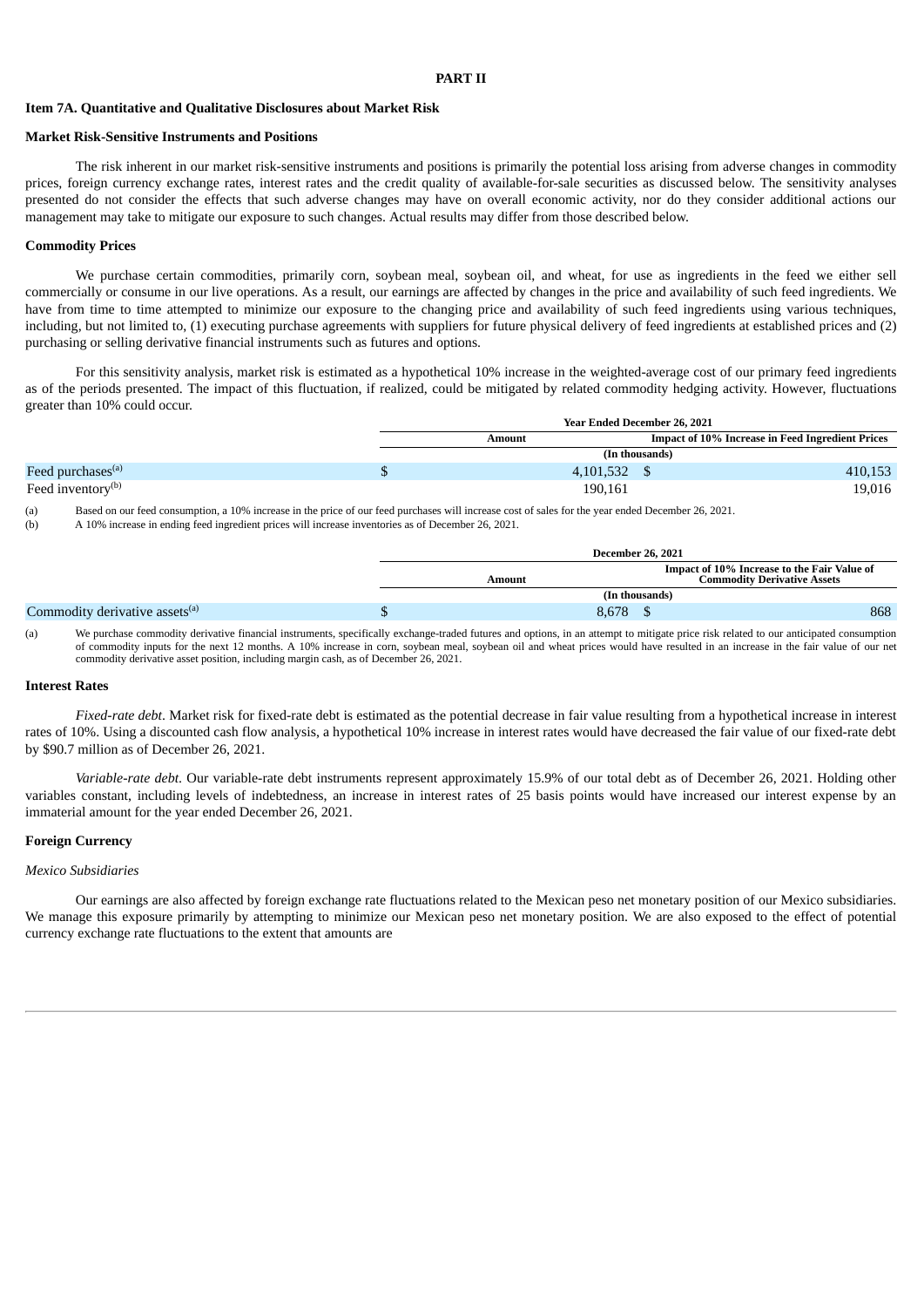repatriated from Mexico to the U.S. We currently anticipate that the future cash flows of our Mexico subsidiaries will be reinvested in our Mexico operations.

The Mexican peso exchange rate can directly and indirectly impact our financial condition and results of operations. For this sensitivity analysis, market risk is estimated as a hypothetical 10% change in the current exchange rate used to convert Mexican pesos to U.S. dollars as of December 26, 2021. However, fluctuations greater than 10% could occur. No assurance can be given as to how future movements in the Mexican peso could affect our future financial condition or results of operations.

|                                                    | Year Ended December 26, 2021                                                |                                                                      |       |  |
|----------------------------------------------------|-----------------------------------------------------------------------------|----------------------------------------------------------------------|-------|--|
|                                                    | <b>Impact of 10% Deterioration in</b><br><b>Exchange Rate<sup>(a)</sup></b> | <b>Impact of 10% Appreciation in</b><br>Exchange Rate <sup>(b)</sup> |       |  |
|                                                    | (In thousands, except for exchange rate data)                               |                                                                      |       |  |
| Foreign currency remeasurement gain (loss)         | $(2,948)$ \$                                                                |                                                                      | 3,603 |  |
| Exchange rate of Mexican pesos to the U.S. dollar: |                                                                             |                                                                      |       |  |
| As reported                                        | 20.61                                                                       |                                                                      | 20.61 |  |
| Hypothetical 10% change                            | 22.67                                                                       |                                                                      | 18.55 |  |

(a) Based on the net monetary asset position of our Mexican subsidiaries, a 10% weakening in the exchange rate of Mexican pesos to U.S. dollar will result in recognition of foreign currency remeasurement loss for the year ended December 26, 2021.

(b) Based on the net monetary asset position of our Mexican subsidiaries, a 10% strengthening in the exchange rate of Mexican pesos to U.S. dollar will result in recognition of foreign currency remeasurement gain for the year ended December 26, 2021.

#### *U.K. and Europe Subsidiaries*

We are exposed to foreign exchange-related variability of investments and earnings from our U.K. and Europe subsidiaries. Foreign currency market risk is the possibility that our financial results or financial position could be better or worse than planned because of changes in foreign currency exchange rates. For this sensitivity analysis, market risk is estimated as a hypothetical 10% change in exchange rates used to convert U.S. dollars to British pound and to euro, and the effect of this change on our U.K. and Europe subsidiaries.

*Net assets.* As of December 26, 2021, our U.K. and Europe subsidiaries that are denominated in British pound had net assets of \$2.9 billion. A 10% weakening in U.S. dollar against the British pound exchange rate would cause a decrease in the net assets of our U.K. and Europe subsidiaries by \$266.6 million. A 10% strengthening in U.S. dollar against the British pound exchange rate would cause an increase in the net assets of our U.K. and Europe subsidiaries by \$325.9 million.

*Cash flow hedging transactions.* We periodically enter into foreign currency forward contracts, which are designated and qualify as cash flow hedges, to hedge foreign currency risk on a portion of sales generated and purchases made by our U.K. and Europe subsidiaries. A 10% weakening or strengthening of the U.S. dollar against the British pound and U.S. dollar against the euro would result in immaterial changes in the fair values of these derivative instruments. No assurance can be given as to how future movements in currency rates could affect our future financial condition or results of operations.

### **Quality of Investments**

Certain retirement plans that we sponsor invest in a variety of financial instruments. We have analyzed our portfolios of investments and, to the best of our knowledge, none of our investments, including money market funds units, commercial paper and municipal securities, have been downgraded, and neither we nor any fund in which we participate hold significant amounts of structured investment vehicles, auction rate securities, collateralized debt obligations, credit derivatives, hedge funds investments, fund of funds investments or perpetual preferred securities. Certain postretirement funds in which we participate hold significant amounts of mortgage-backed securities. However, none of the mortgages collateralizing these securities are considered subprime.

### **Impact of Inflation**

Due to low to moderate inflation in the U.S., the U.K., continental Europe and Mexico and our rapid inventory turnover rate, the results of operations have not been significantly affected by inflation during the past three-year period.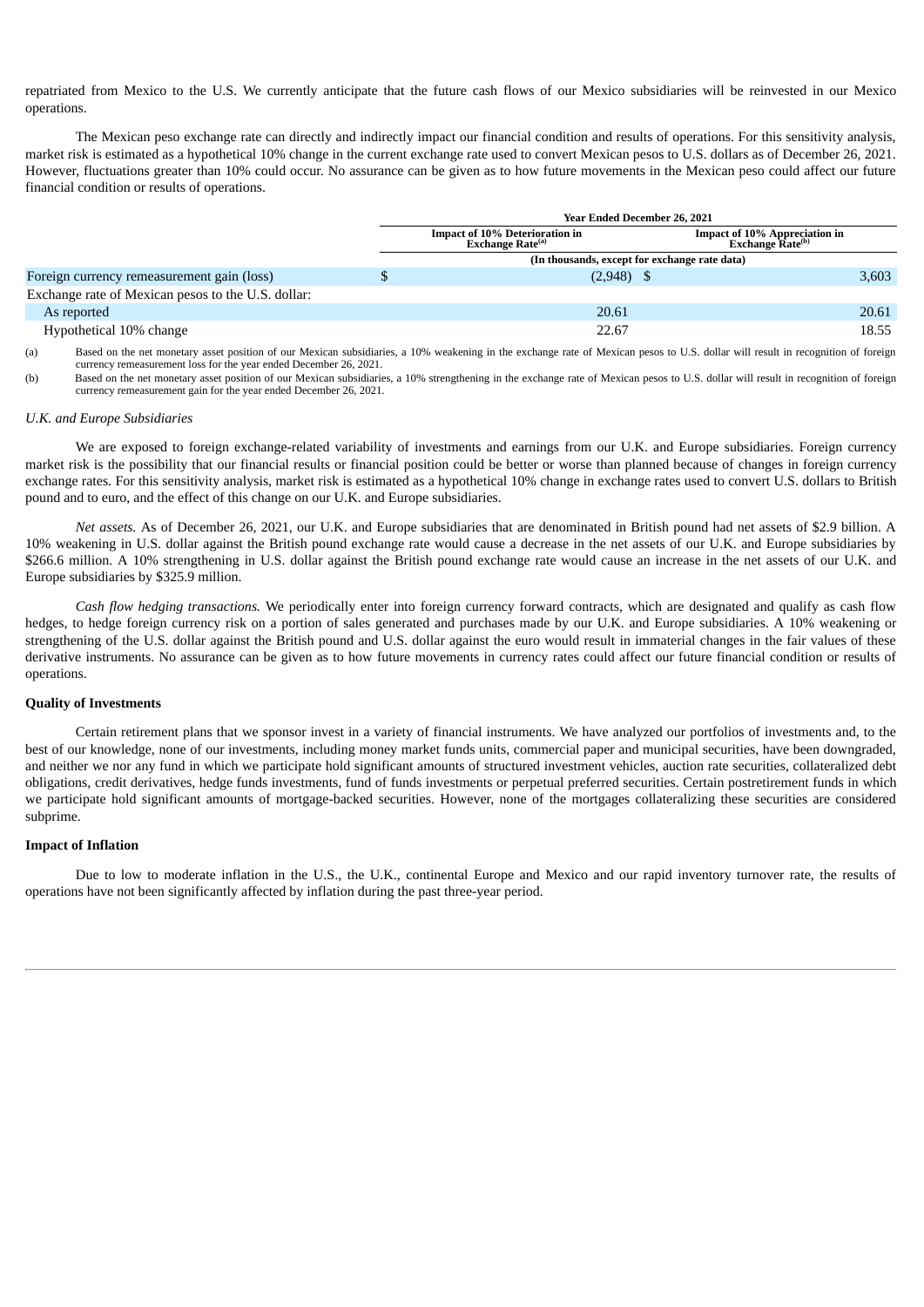# **PART IV**

### **Item 15. Exhibits and Financial Statement Schedules**

# Exhibit Number

- 31.1 Certification of Principal Executive Officer pursuant to Section 302 of the [Sarbanes-Oxley](#page-5-0) Act of 2002.\*
- 31.2 Certification of Principal Financial Officer pursuant to Section 302 of the [Sarbanes-Oxley](#page-6-0) Act of 2002.\*
- 104 Cover Page Interactive Data File (formatted as Inline XBRL and contained in Exhibit 101)
- **\* Filed herewith**

### SIGNATURES

Pursuant to the requirements of Section 13 or 15(d) the Securities Exchange Act of 1934, the Registrant has duly caused this report to be signed on its behalf by the undersigned, thereunto duly authorized.

Date: March 15, 2022

By: /s/ Matthew Galvanoni

PILGRIM'S PRIDE CORPORATION

Matthew Galvanoni Chief Financial Officer and Chief Accounting **Officer**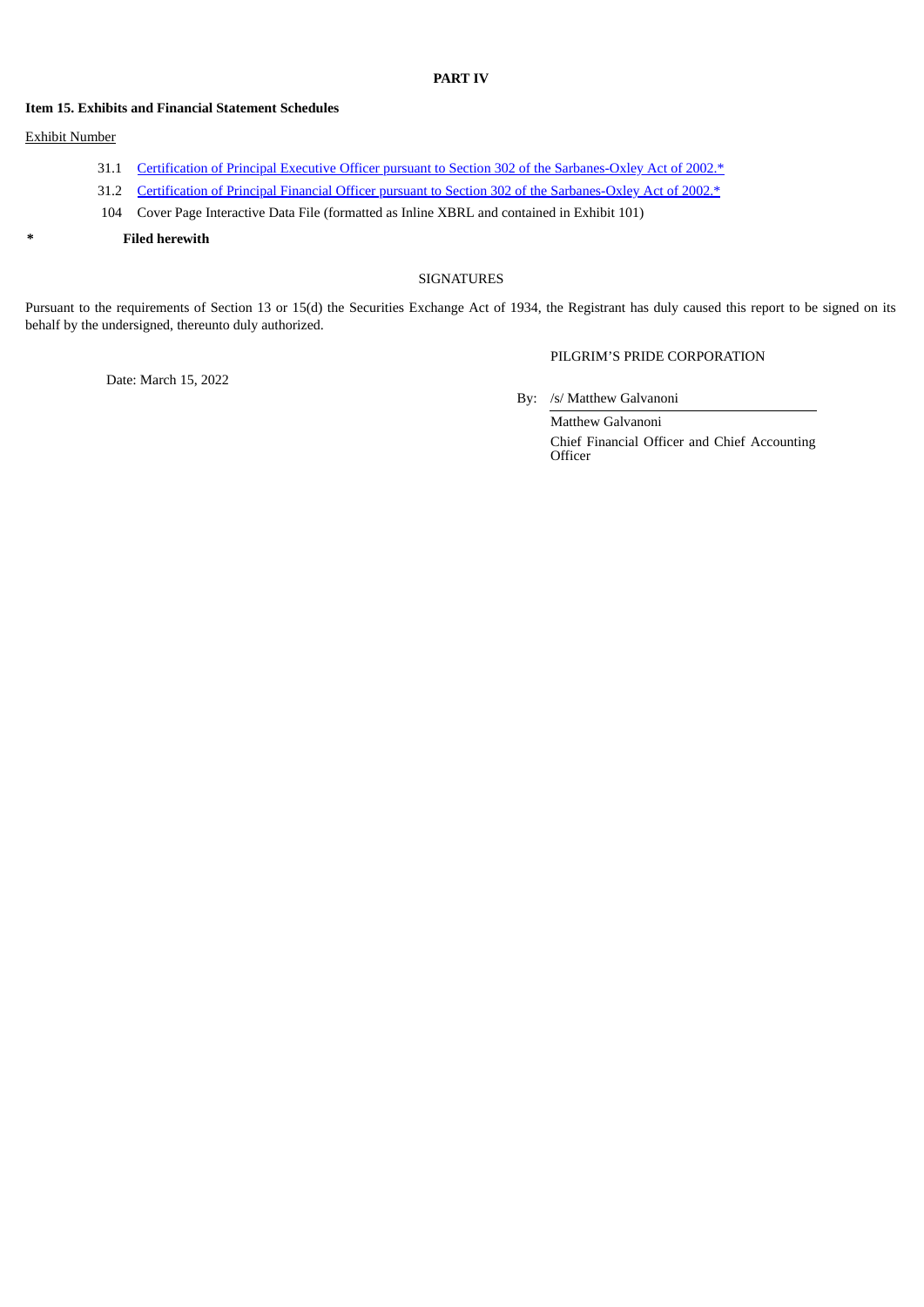# **EXHIBIT 31.1**

### **CERTIFICATION BY PRINCIPAL EXECUTIVE OFFICER PURSUANT TO 18 U.S.C. SECTION 1350, AS ADOPTED PURSUANT TO SECTION 302 OF THE SARBANES-OXLEY ACT OF 2002**

<span id="page-5-0"></span>I, Fabio Sandri, certify that:

- 1. I have reviewed this annual report on Form 10-K/A for the year ended December 26, 2021, of Pilgrim's Pride Corporation; and
- 2. Based on my knowledge, this report does not contain any untrue statement of a material fact or omit to state a material fact necessary to make the statements made, in light of the circumstances under which such statements were made, not misleading with respect to the period covered by this report.

Date: March 15, 2022 /s/ Fabio Sandri

Fabio Sandri Principal Executive Officer